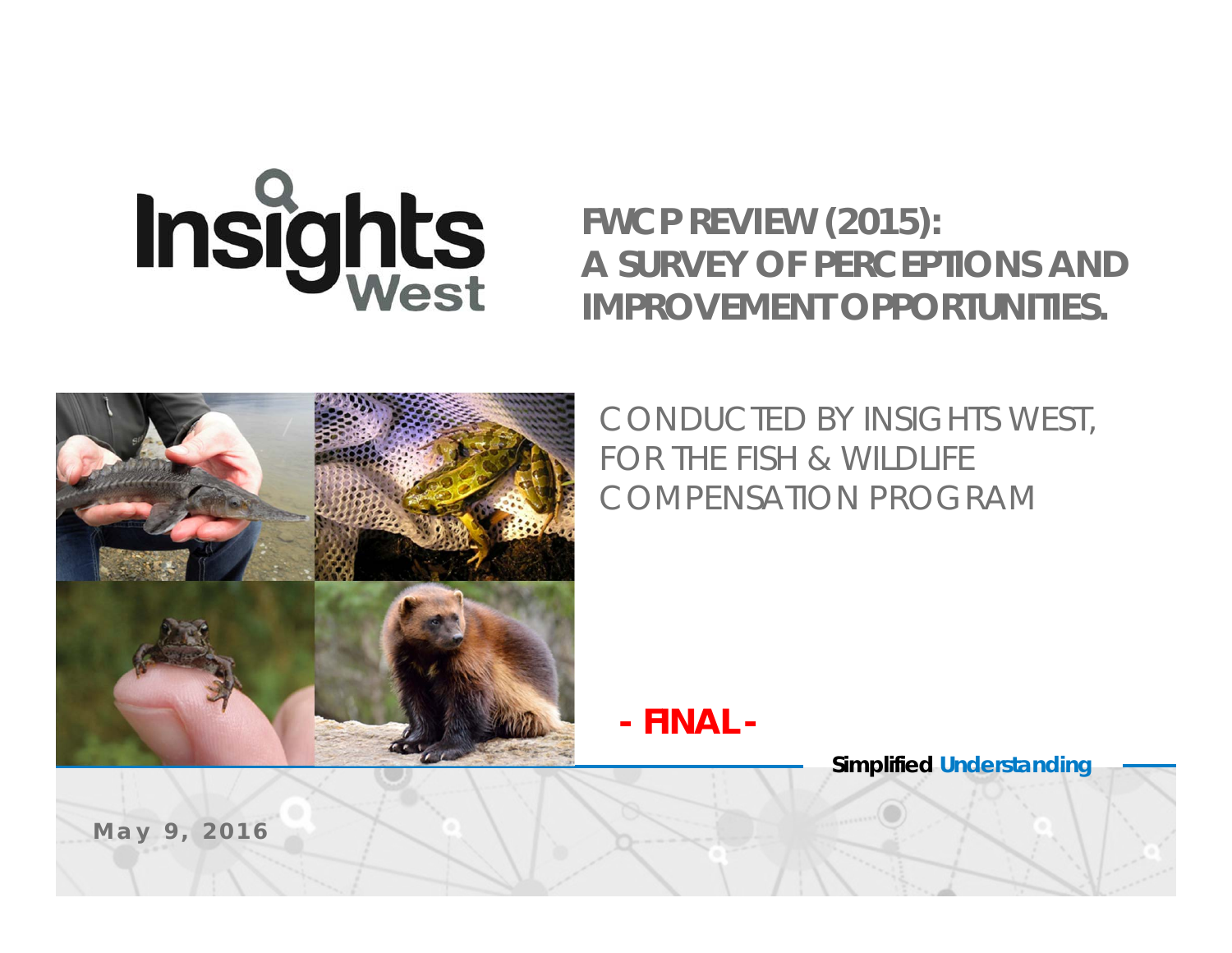## **Background & Objectives**

### **Background**

**FWCP** 

- With a vision for *thriving fish and wildlife populations in watersheds that are functioning and sustainable*, the Fish and Wildlife Compensation Program (FWCP or Program) was established to compensate for impacts to fish, wildlife, and their supporting habitat resulting from the construction of BC Hydro generation facilities.
- The Program is a partnership between BC Hydro, the Province, Fisheries and Oceans Canada, First Nations and public stakeholders to conserve and enhance fish and wildlife impacted by the construction of BC Hydro dams.
- The Program operates in three regions across British Columbia. In the Columbia and Peace Regions, the FWCP operates to meet fish and wildlife conditions in BC Hydro's water licenses. In the Coastal Region, the FWCP is a voluntary initiative.

### **Objectives**

- The FWCP sought to measure the perceptions and experiences of general public, stakeholders, and First Nations with the Program, as well as discovering what FWCP does well and what improvements it could make.
	- Perceptions of the FWCP among First Nations, FWCP stakeholders, and the public;
	- Experiences with the FWCP among First Nations, FWCP stakeholders, and the public;
	- Areas where the FWCP is working well;
	- Areas where the FWCP has room for improvement; and
	- Suggestions for how the FWCP can improve.
- A copy of the questionnaire designed to address these objectives is appended.

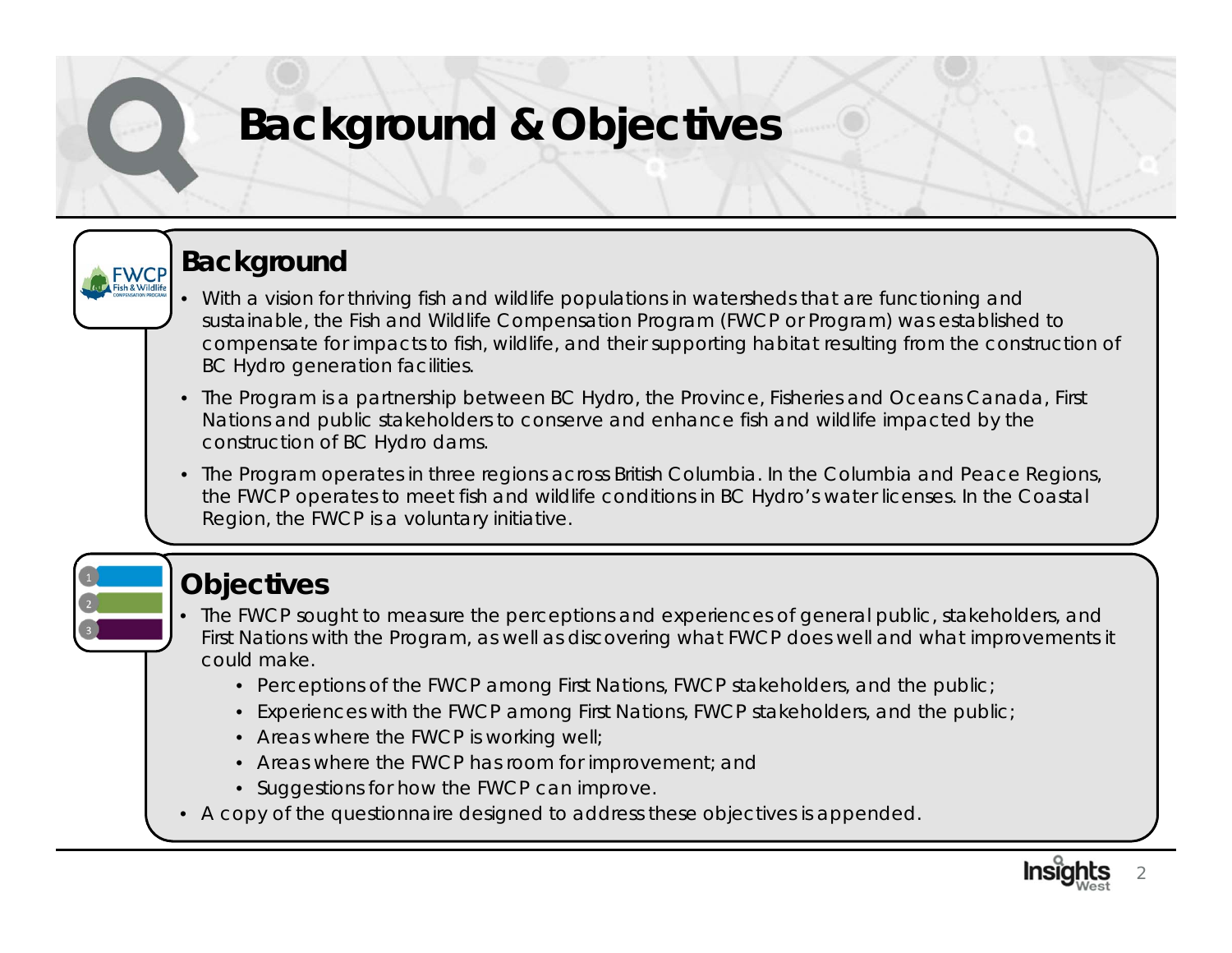## **Research Audiences**

- 
- All participants included in this research were **screened to ensure they are aware of the FWCP** so they could provide feedback about the program.
- **A total of 774 interviews were conducted**, and were comprised of three key audiences: FWCP's stakeholders, First Nations, and the general public.
	- **General Population**  641 respondents from the Coastal, Columbia, and Peace regions.
		- A mix of 412 online surveys using Insights West's *Your Insights* representative panel of Western Canadians, as well as one-on-one phone interviews (229) were used to collect the public's feedback between September 9-29, 2015.
	- **FWCP Stakeholders** Those who have previously agreed to be contacted or have been involved with the FWCP in the past were contacted via one-on-one phone interviews between September 9 and October 9, 2015. In total, 75 stakeholders were contacted.
	- **First Nations**  Community members selected by First Nation Board Members were contacted via one-on-one phone interviews between October 1 and November 13, 2015. Although the target was for 15 people to be interviewed, only 6 were able to be conducted during this time.
- A fourth group of **self selected respondents** was also provided the opportunity to express their views. These participants were guided to the survey via the FWCP website (29 completes) and BC Wildlife Federation (20 completes) website. Cookies were enabled and email addresses reviewed to screen for duplicates. The links to the survey were active between September 9 and October 6, 2015.

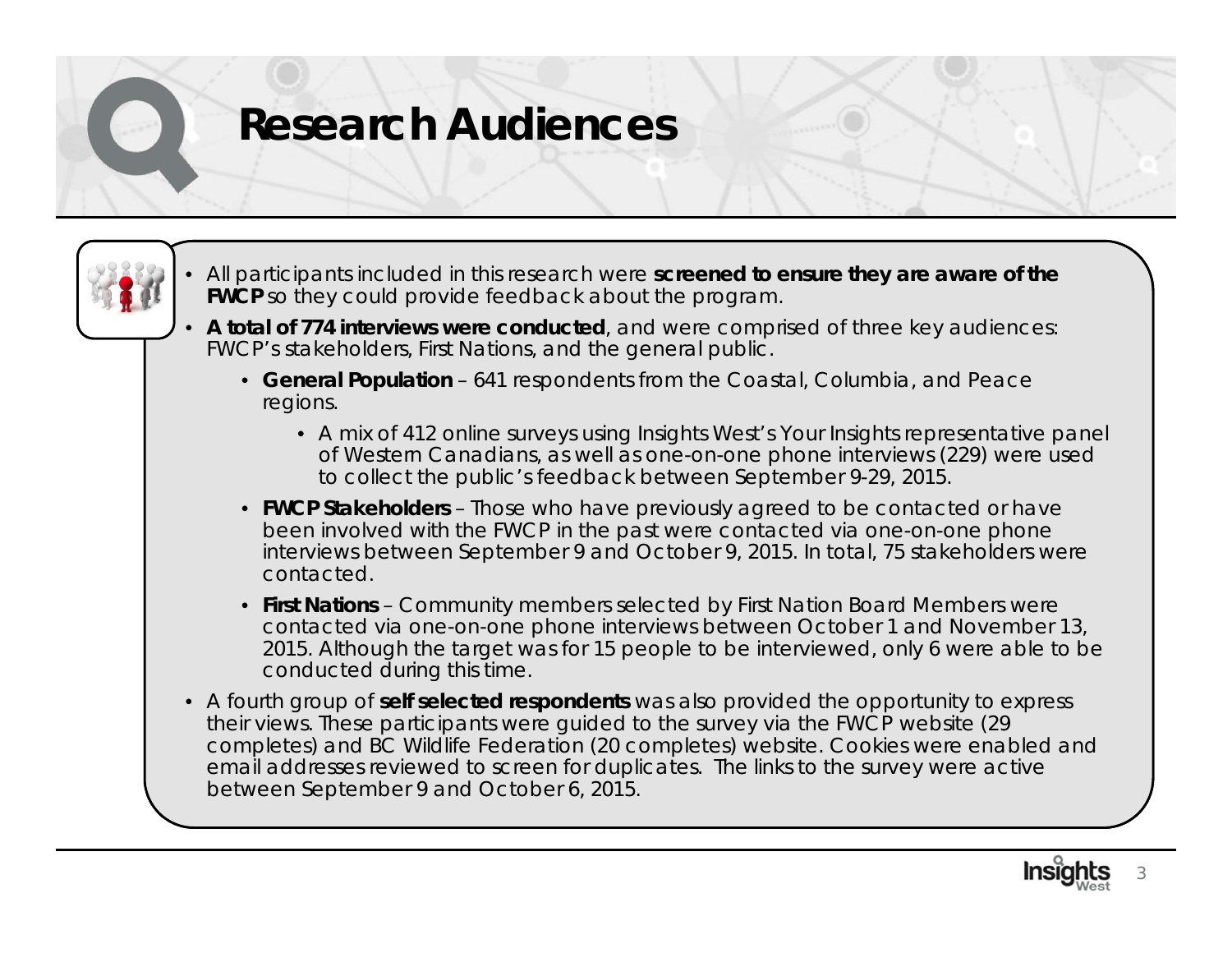## **Geography**

- All FWCP regions were accounted for across each of the 4 research audiences.
- The following table outlines the number of interviews collected in each region among each stakeholder group.

|                       | Columbia                         | Peace | Coastal |  |  |
|-----------------------|----------------------------------|-------|---------|--|--|
| <b>General Public</b> | 200                              | 229   | 212     |  |  |
| Stakeholders          | 15                               | 40    | 20      |  |  |
| <b>First Nations</b>  | 6 telephone interviews conducted |       |         |  |  |
| Self Selected         | 17                               | 13    | 12      |  |  |

- Significant differences between the Gen Pop regions are indicated throughout the report with the following symbols.
- Sample sizes for regional breakouts of the stakeholder and self selected groups are very small. As such, these results are only presented at a total level given the confidence interval is too large to be representative of the subgroup when broken out by region.
- $\triangle$  Statistically significantly higher than comparison region(s)  $\blacktriangledown$  Statistically significantly lower than comparison region(s)



4

**Insi**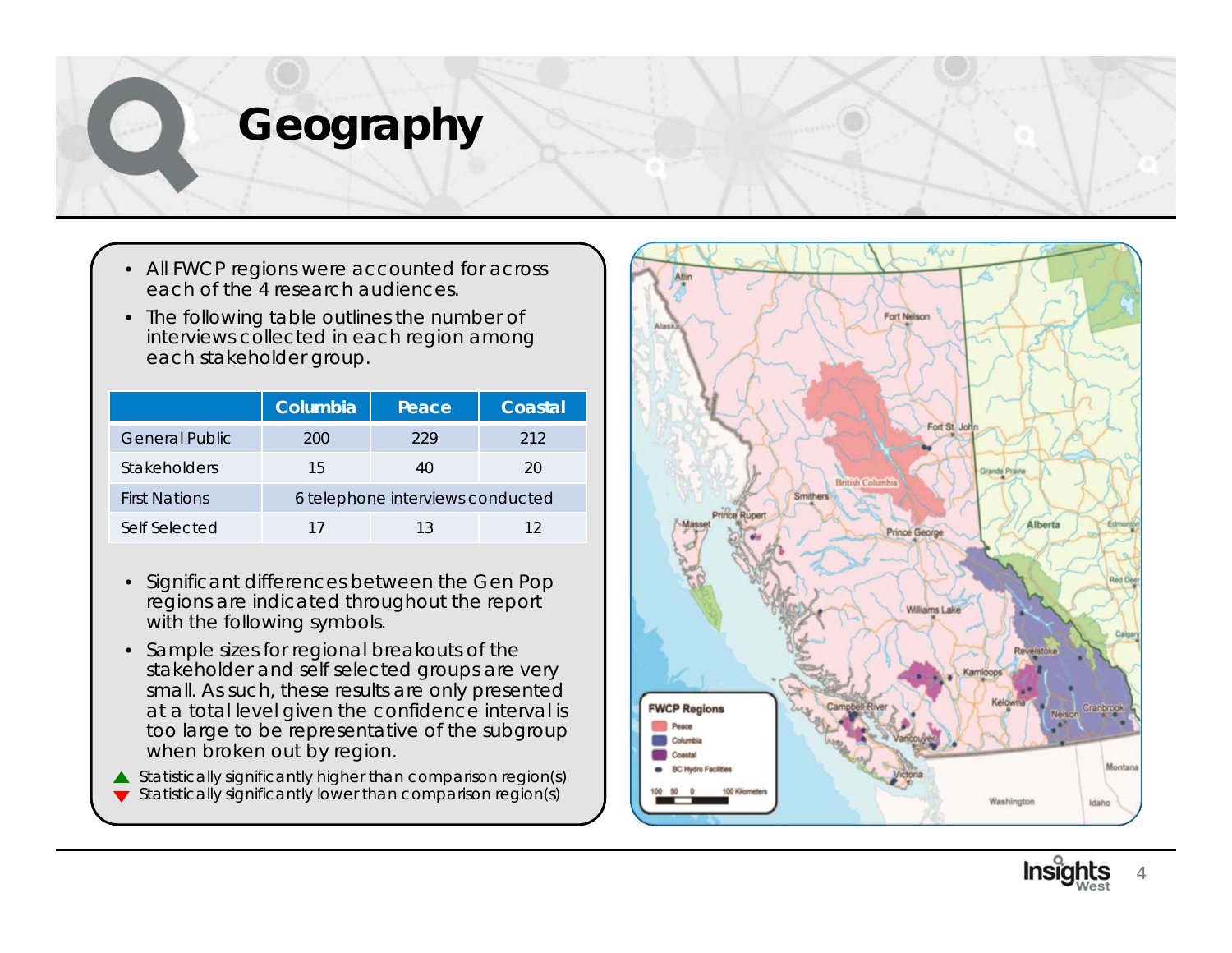# **Key Highlights**

- $\Box$  **Familiarity & Understanding:** FWCP Stakeholders claim to understand what the FWCP's objectives are and who the partners are. There is an opportunity to build awareness and familiarity among the general population.
- **Perceptions**: The FWCP is generally perceived by Stakeholders to be credible, effective, open to feedback, and open to giving support/money. However, at least one in five Stakeholders rate the FWCP low on these attributes.
- **Satisfaction & Momentum:** Stakeholders and those aware of the FWCP among the General Population are generally satisfied that the FWCP is meeting its objective to compensate for the impacts of BC Hydro Dams. Momentum is also noted to be in the right direction or the same as in previous years among these groups.
- **Self-Selected Participants:** These highly engaged individuals who have a strong opinion about the FWCP that they wanted to voice. They are the least satisfied with the FWCP overall and that the FWCP is meeting its objectives.
- **Interactions:** Those who have interacted with the FWCP in the past generally report the interactions to have been a positive experience.
- **Communications:** There is opportunity to tell more about the program. Some of the negative perceptions of the FWCP may be softened by communicating more about the Program so that Stakeholders better understand the funding selection and allocation criteria, project prioritization rationale, partner contributions, and positive project impacts.

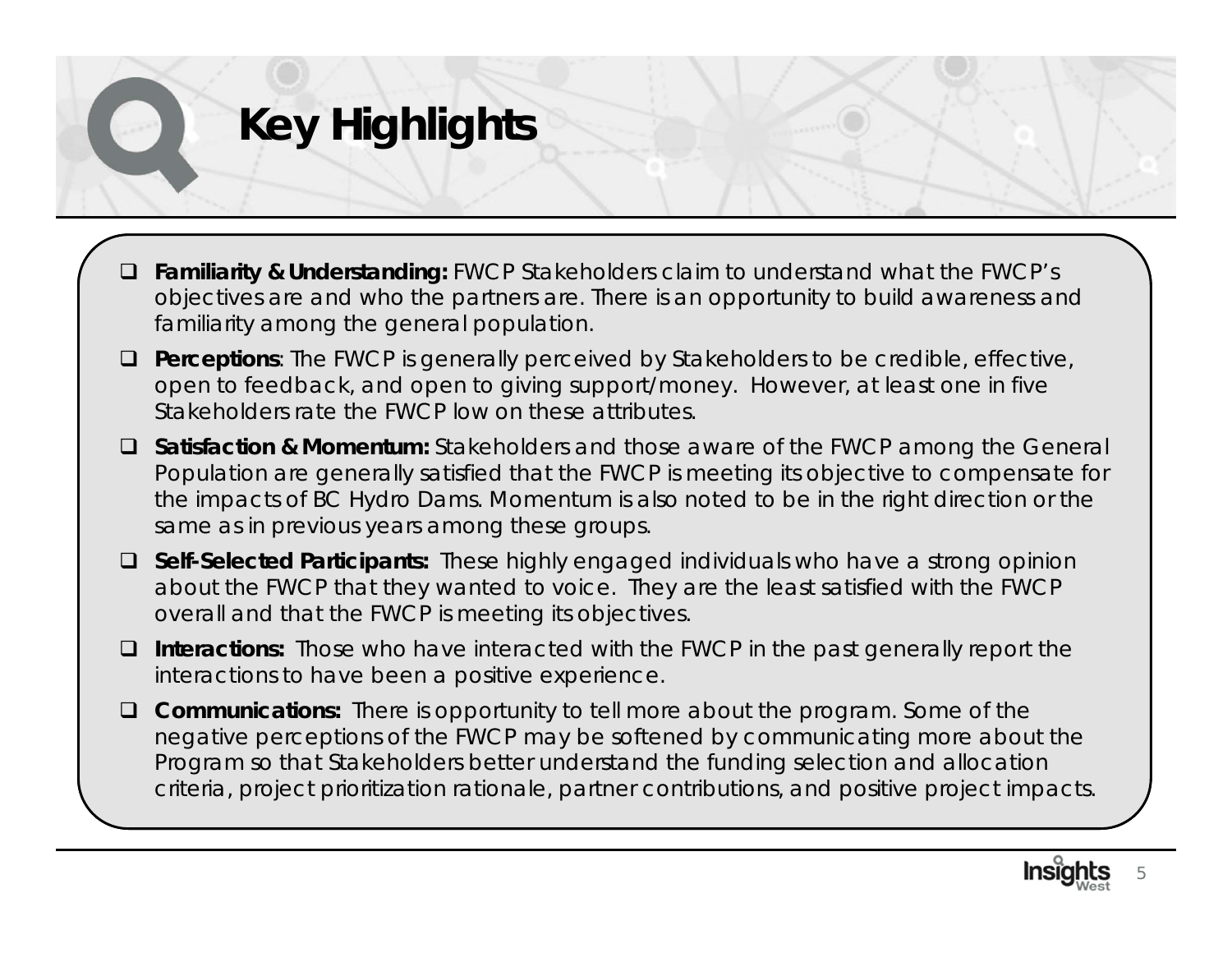**The FWCP has strong familiarity among its Stakeholders. Familiarity is low among the General Public, even when taking into account that only those who were aware of the FWCP were included in the study. The data in this presentation only includes those who are aware of the FWCP.**

#### FWCP Familiarity – Among those Aware of the FWCP



Base: All respondents aware of the FWCP \*Small base size. \*\*Very small sample size, interpret with caution.<br>Q4. How familiar are you with the Fish & Wildlife Compensation Program?

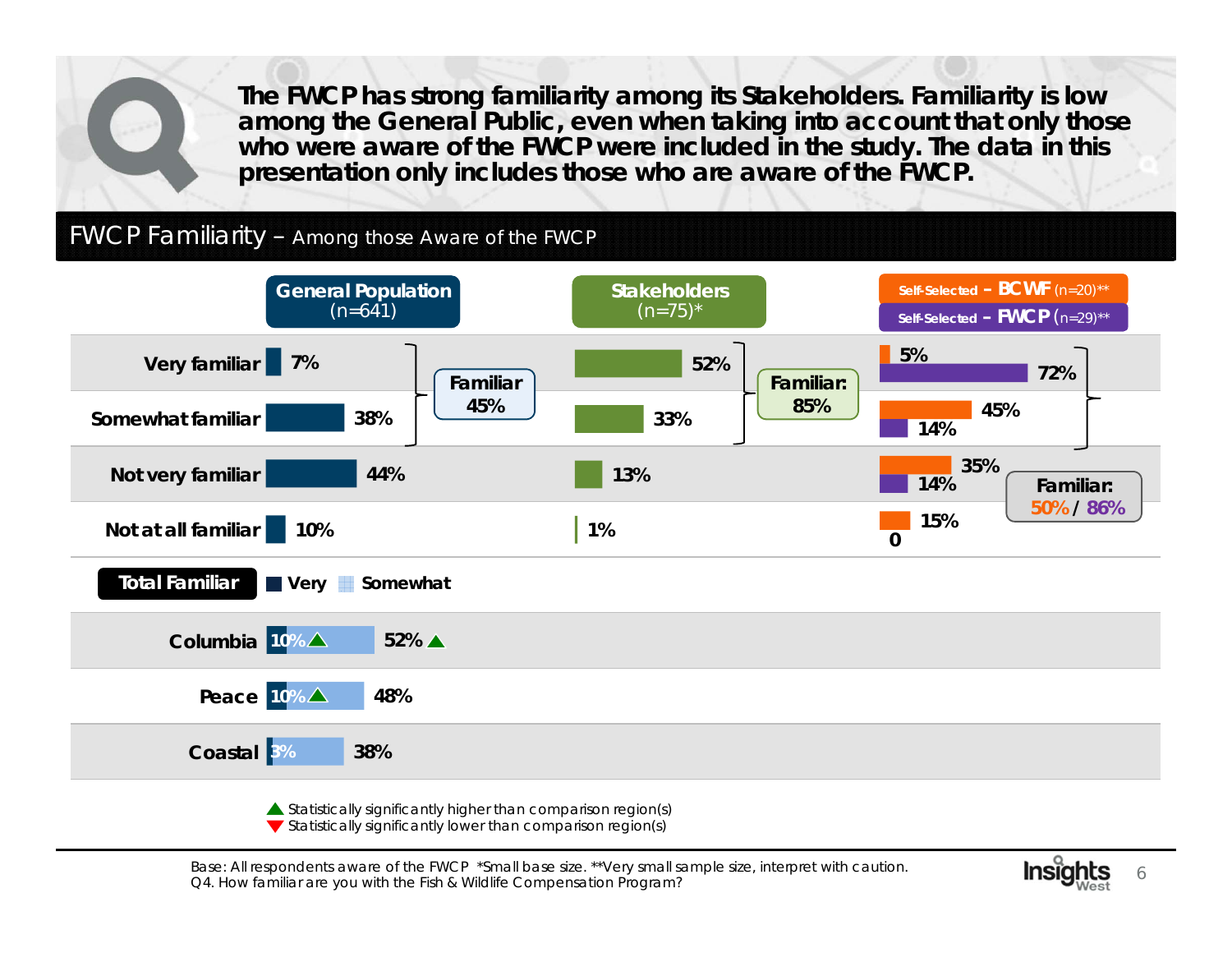**There is a desire for more information about the FWCP, and to build awareness of the program. Some of the negative perceptions of the FWCP may be reduced by building a greater understanding of the funding selection and allocation, area prioritization, partner contribution, and project impacts.**

#### Suggestions for Improvement – Among those Aware of the FWCP



Base: All respondents aware of the FWCP \*Small base size. \*\*Very small sample size, interpret with caution. Q9. What suggestions do you have for improving the FWCP? Results 5% and greater are shown.

7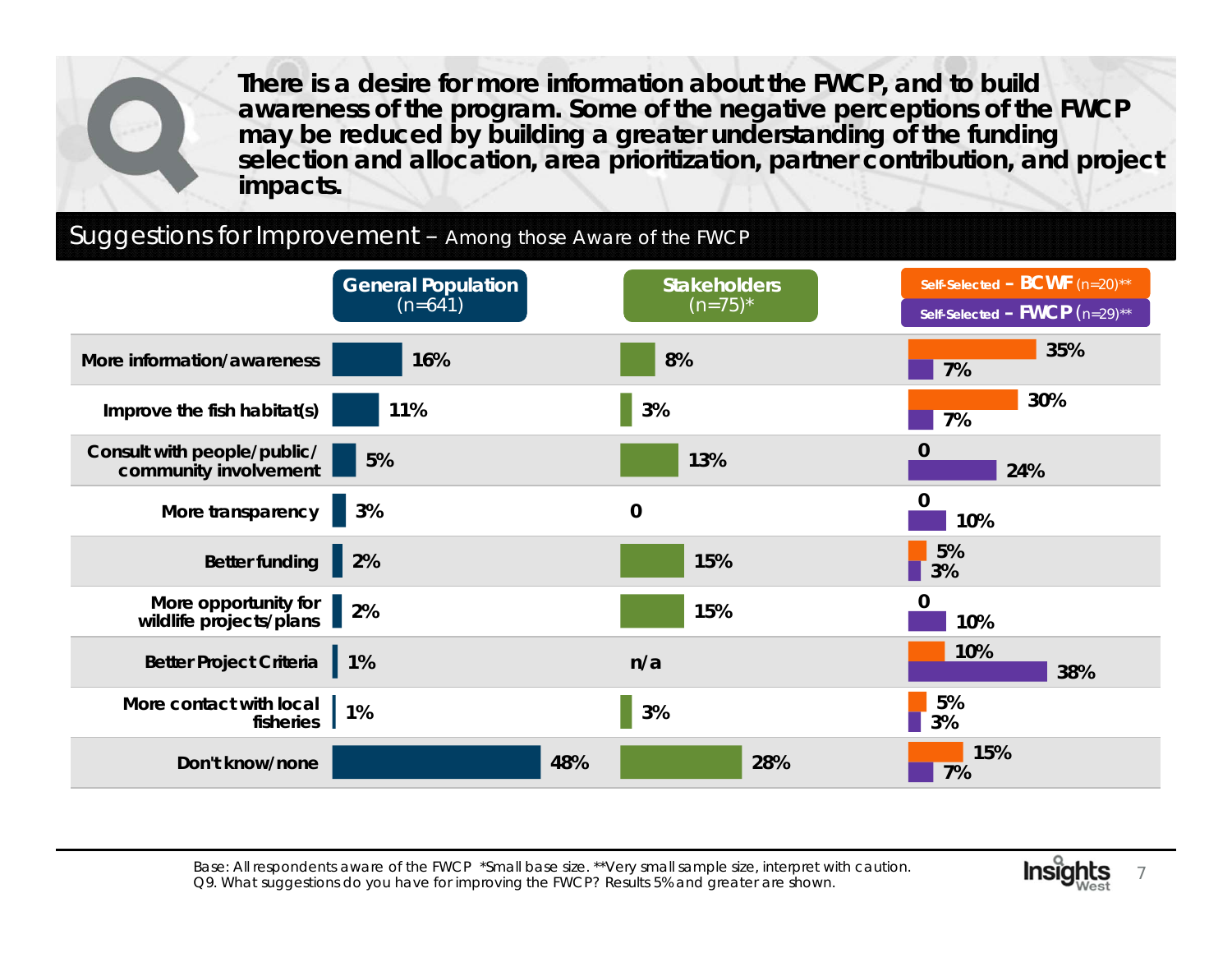**Stakeholders, and those aware of the FWCP among the general population, are generally satisfied that the FWCP is meeting its objective to compensate for the impacts of BC Hydro Dams. Self-selected participants are less satisfied, likely a reason why they might appreciate the opportunity to share their opinions about the program.** 

FWCP Satisfaction: *Based on what you know, how satisfied are you that the FWCP is meeting this objective in your region?* 





Base: All Respondents aware of the FWCP<br>\*Small base size, interpret with caution. \*\*Very small sample size, interpret with caution.

8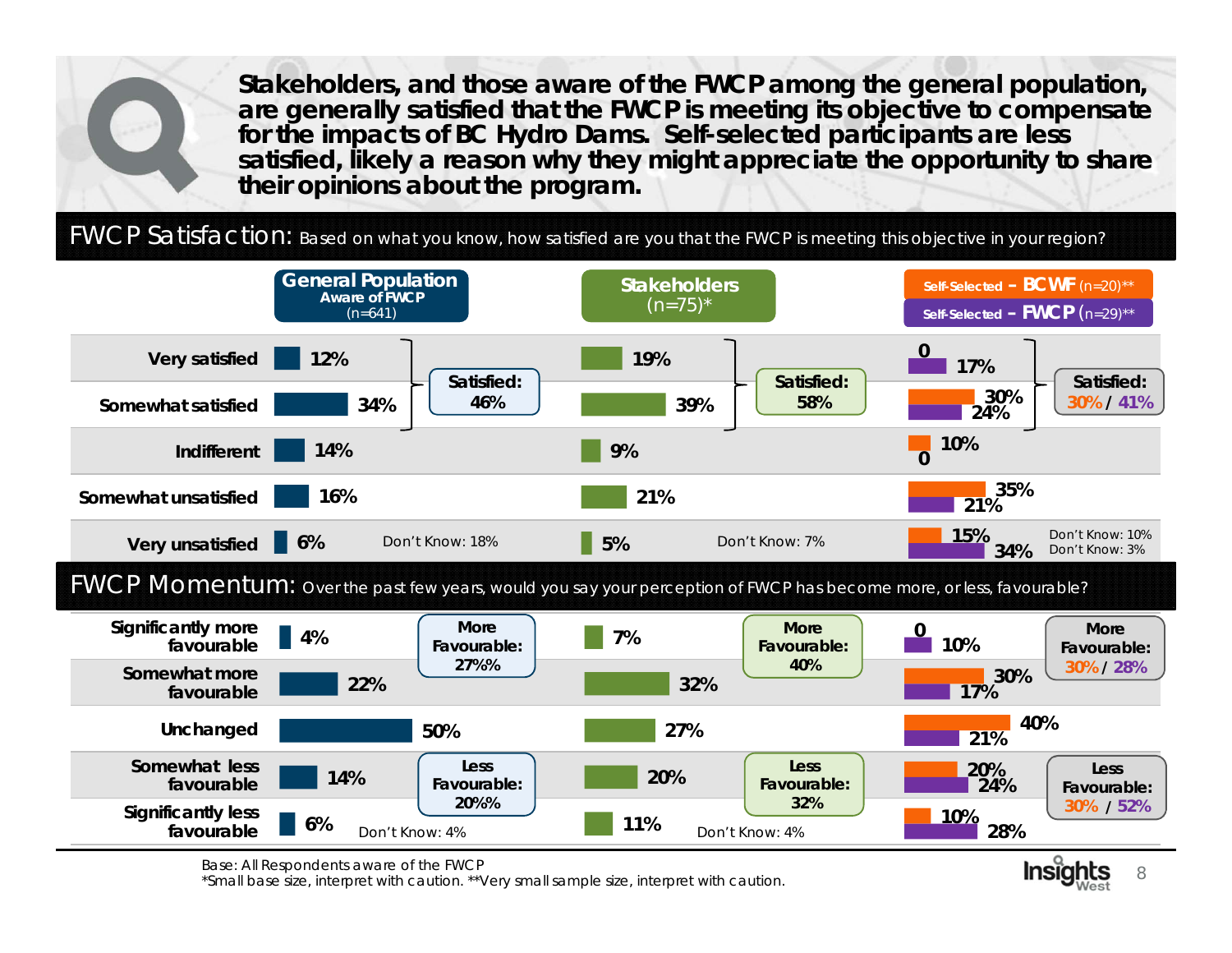**Stakeholders and self-selected participants are very engaged with the FWCP. Past interactions with the FWCP have generally been positive. Some of the few that had negative interactions indicated they were brought on by difficult topics of conversation (not the person they were speaking with) or less knowledgeable FWCP representatives.** 

#### Past Interactions With The FWCP – Among those aware of the FWCP



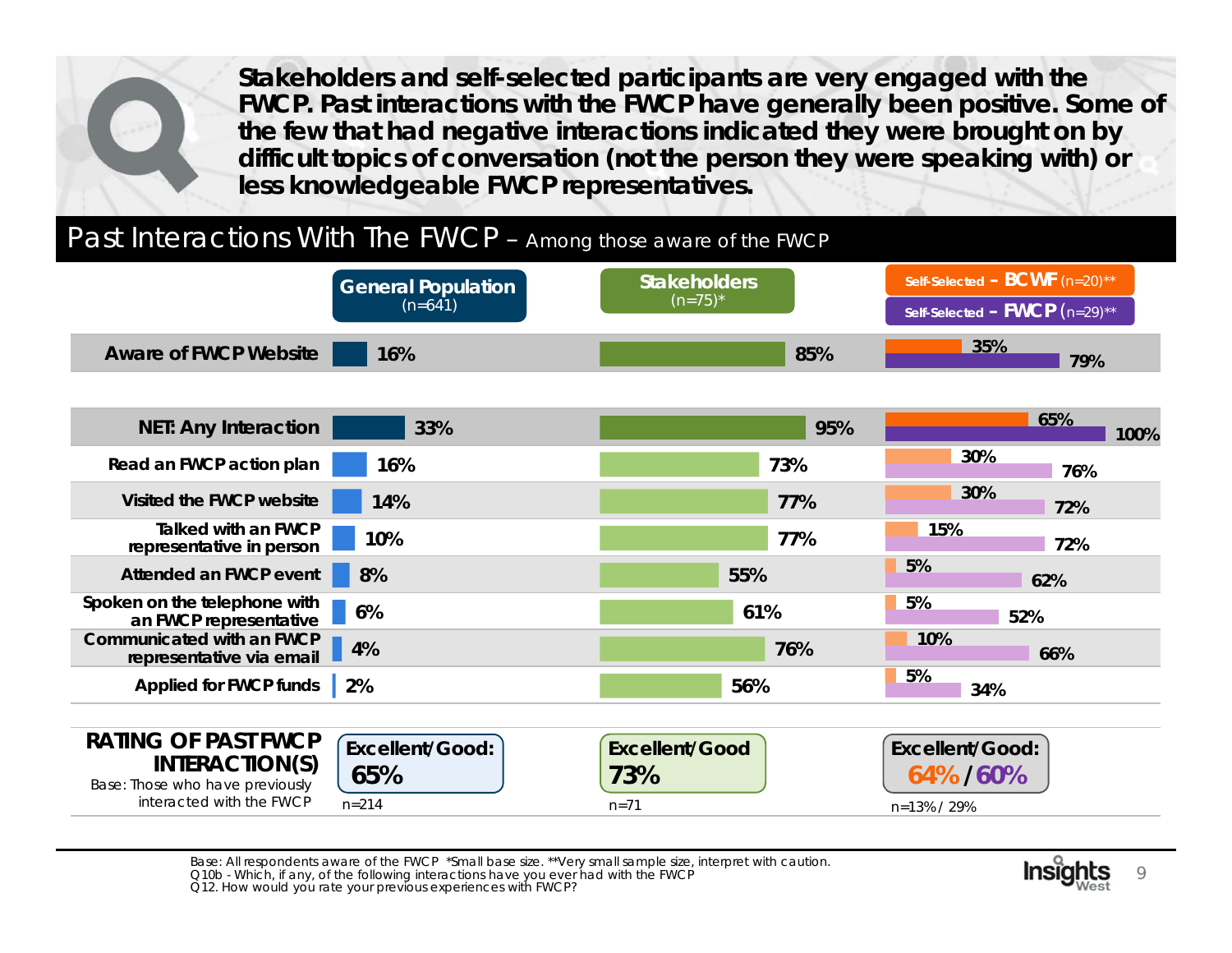**Stakeholders have a strong understanding of the FWCP's objectives and partners. While the majority of stakeholders and those among the general public who are aware of the FWCP agree there is a good amount of FWCP compensation offered, self-selected participants are significantly less favourable in their opinion of this.**

#### Perceptions of FWCP - Among those Aware of the FWCP



Base: All respondents aware of FWCP (n varies \*Small base size \*\*Small sample sizes, interpret with caution. Q8. How much do you agree or disagree with the following statements?

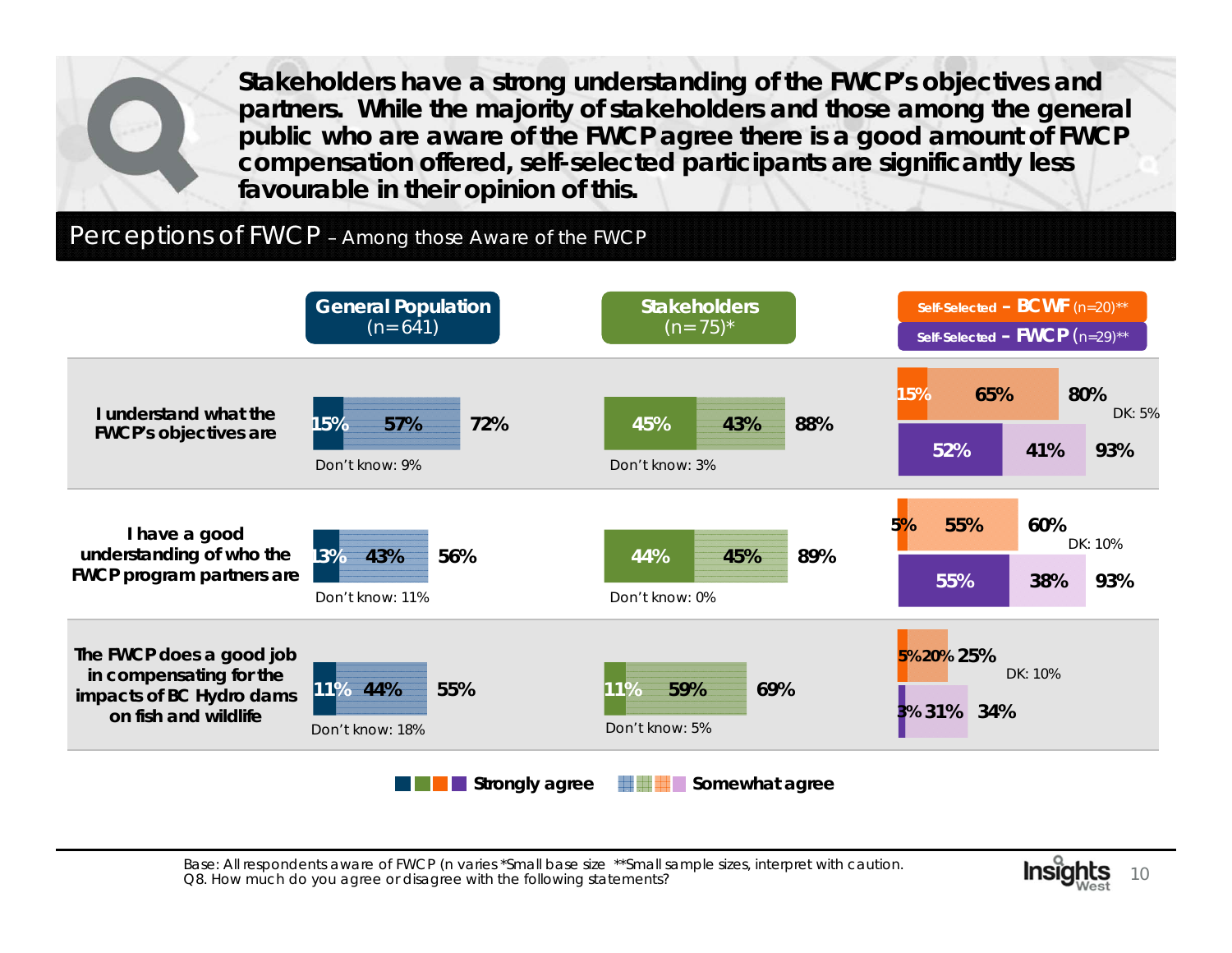**Stakeholders' perceptions of the FWCP are generally positive in regards to the Program's credibility, effectiveness, openness to feedback, and offering opportunities to be involved. However, one-quarter of stakeholders do not know enough about the steps the FWCP takes towards financial responsibility & budget allocation.**

#### Perceptions of FWCP Performance - Stakeholders

| Don't<br>know | <b>Negative</b>                                      |                                                                             | <b>Positive</b>       | Moderate<br>$(6-7)$ | Total<br><b>Positive</b> |
|---------------|------------------------------------------------------|-----------------------------------------------------------------------------|-----------------------|---------------------|--------------------------|
| 3%            | 21%                                                  | <b>Credibility</b>                                                          | 43%<br>$11$ 12<br>20% | 33%                 | 76%                      |
| 9%            | 20%                                                  | Supporting effective wildlife<br>projects                                   | 35%<br> 8 <br>17%     | 36%                 | 71%                      |
| 13%           | 19%                                                  | Supporting effective fish projects                                          | 75<br>23%<br>35%      | 33%                 | 68%                      |
| 7%            | 27%                                                  | Being accessible and open to<br>feedback                                    | 8 11<br>39%<br>20%    | 28%                 | 67%                      |
| 4%            | 20%                                                  | Offering opportunities to be<br>involved and receive FWCP<br>support $(\$)$ | 39%<br>7 13 19%       | 37%                 | 76%                      |
| 25%           | 24%                                                  | Financial responsibility & budget<br>allocation                             | 4 11 16% 31%          | 20%                 | 51%                      |
|               | $5\Box$<br>Poor - $1 \blacksquare$<br>ا 2<br>3.<br>4 |                                                                             | 10 - Excellent<br>■ 9 | 8                   |                          |

Base: All Stakeholder respondents (n=75)\* \*Small base size.

Q6. For each of the following areas, how well do you think the FWCP is performing?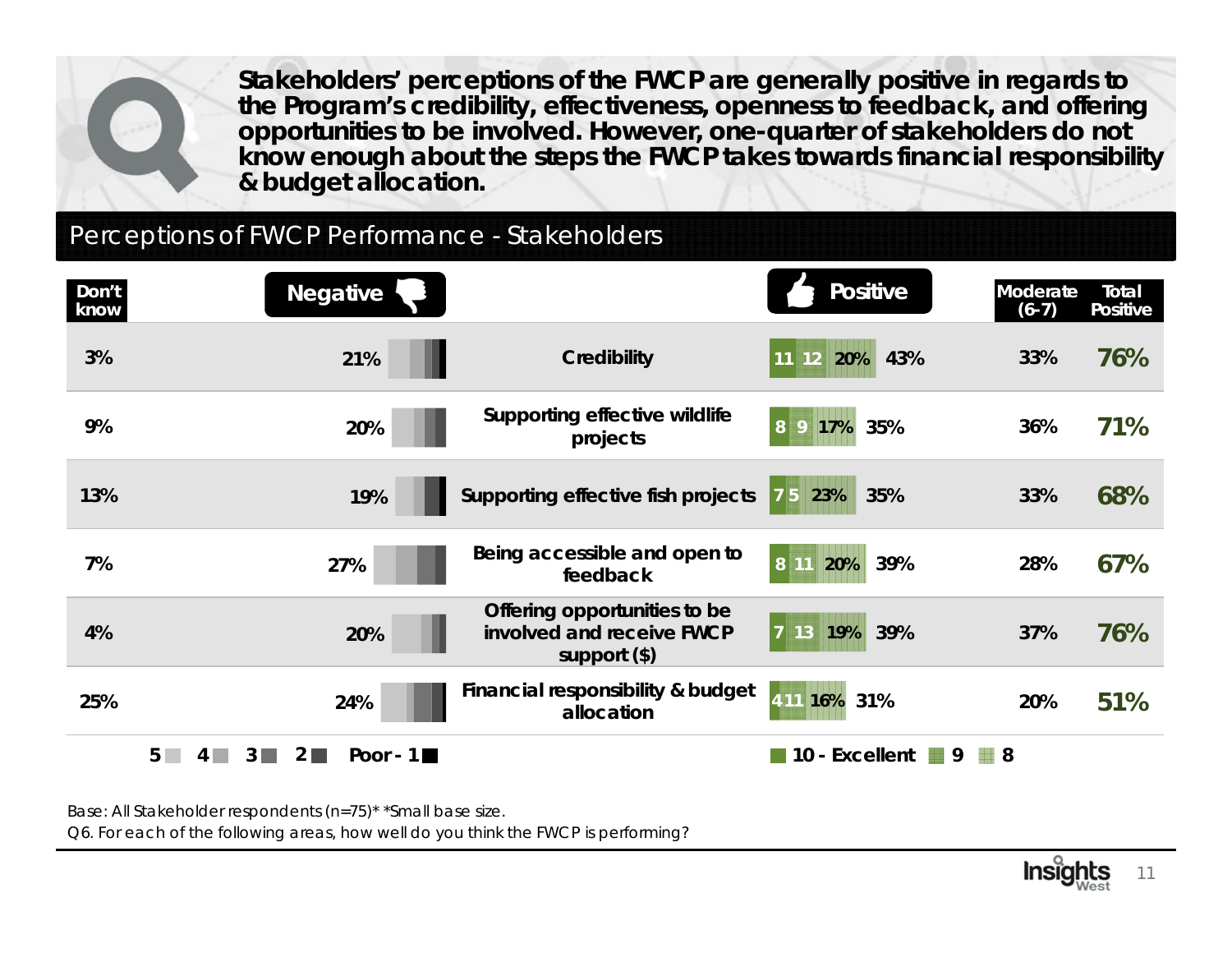**Given that only 6 First Nations representatives were able to participate in the research, the learnings from the First Nations interviews have not been included as part of the graphical charts and tables. The following are general learnings from these interviews. It is important to note that these are opinions of only a few, and might not reflect the entire population.** 

- **Familiarity with the FWCP:** There was a desire for more information of what each of the partners is bringing to the table and how they are working together. There is also a desire for more communication with the Public about the FWCP Program and what it is meant to do.
- **Project Applications:** For some, the current application model is believed to be administration intensive and is not a true partnership given they have to apply for money.
- **Project Selection:** There are perceptions that the FWCP would rather fund three small projects over one big one. Others mentioned they believe that the FWCP is missing a holistic watershed approach that crosses boundaries.
- **Distribution of Funds:** The way funds are allocated over the life of a project can make it inefficient for some projects if costs are more heavily frontloaded.

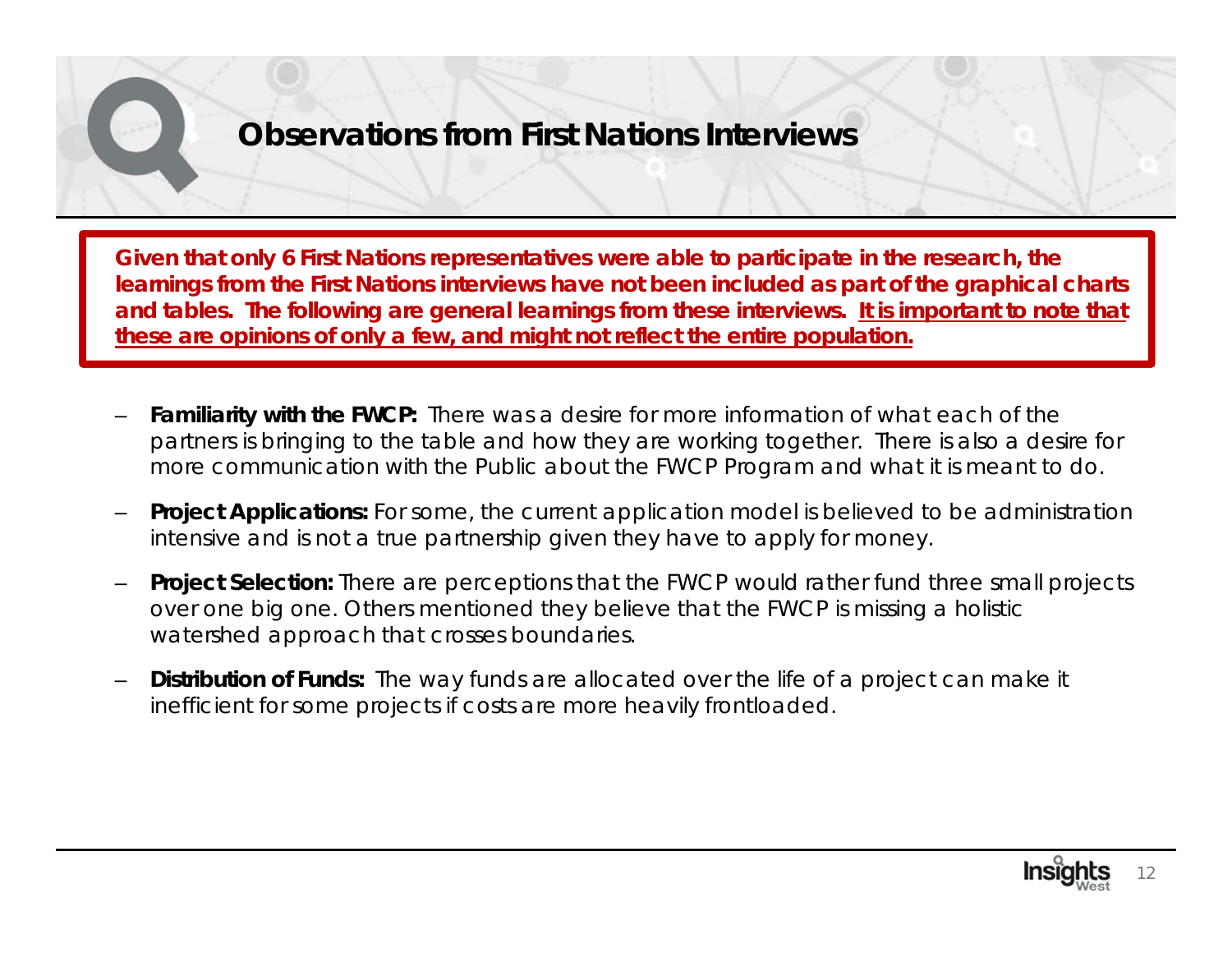#### **Offer More Communications with the General Public To Build Awareness and Familiarity with the FWCP**

- $\bullet$  Although strategic communications plans are in place, there is still a desire to know more about the Program and the great work that is being achieved. An increased level of communications with the General Public can not only help to build awareness of the FWCP, but also familiarity among those already aware.
- • Strengthening familiarity with the FWCP is important because many of the issues causing negative perceptions of the FWCP may be diminished by further educating the Public, Stakeholders, and First Nations about the Program so that they better understand the funding selection and allocation, area prioritization, partner contribution, and project impacts.
- $\bullet$  Some of the participants also believed that more should be be done to improve the fish habitats and wildlife areas. However, lower familiarity with the Program means that sometimes they were thinking of areas/initiatives that fall outside of the scope of the FWCP.
- $\bullet$  The launch of the new FWCP website may help with this issue given the wealth of information available on it that highlight the steps being taken to achieve these goals across all regions. Consider directing part of the communications to the website.